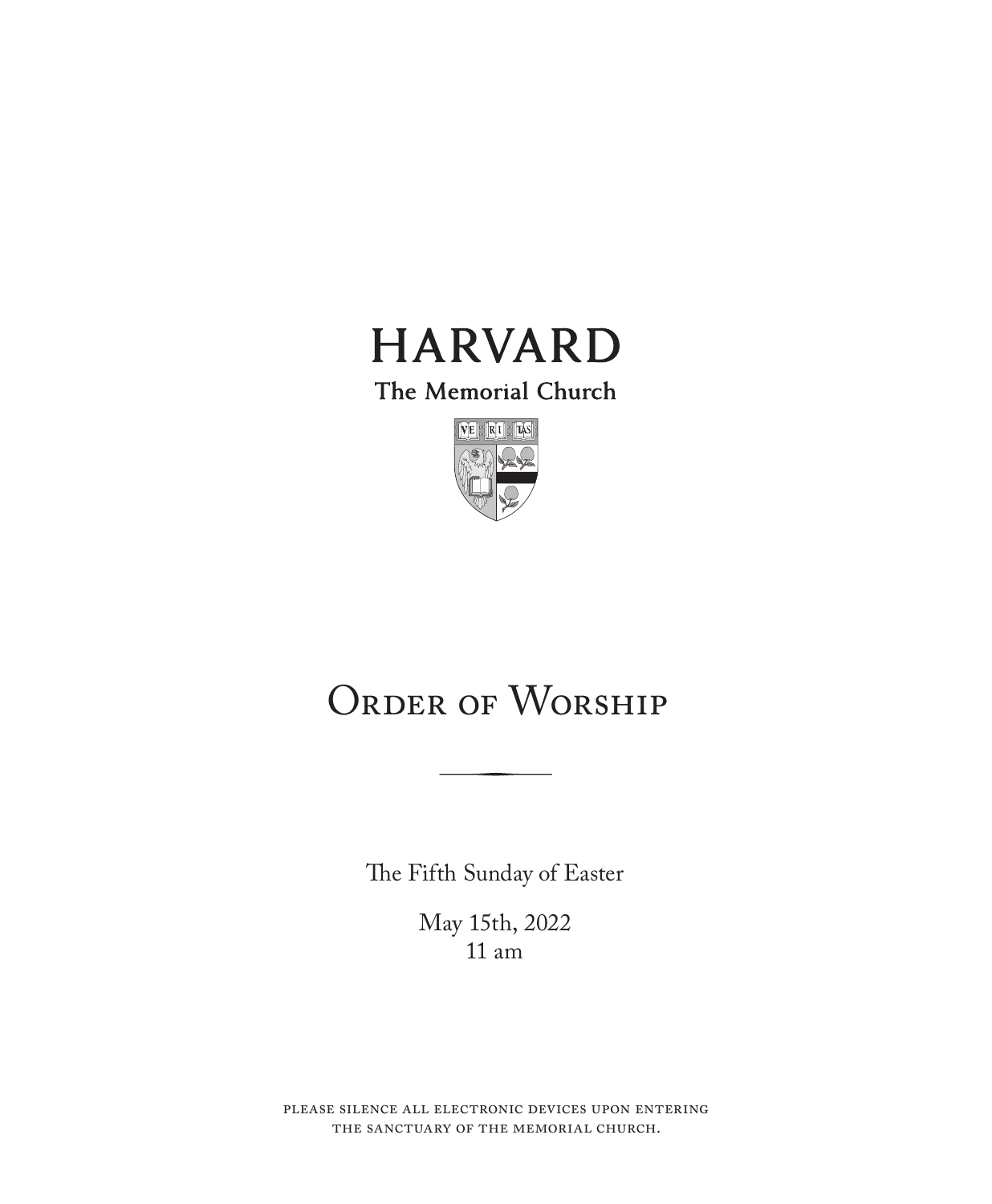## ORDER OF WORSHIP

#### **PRELUDE**

Village Organist's Piece (1940) *Benjamin Britten (1913–1976)* Prelude to "They Walk Alone" (1938)

#### HYMN IN PROCESSION

No. 1, "All People That on Earth Do Dwell" *Old Hundredth The congregation stands and sings.*

#### CALL TO WORSHIP

*from Psalm 118*

| Minister:        | Alleluia! The Lord is risen.                                               |
|------------------|----------------------------------------------------------------------------|
| People:          | The Lord is risen indeed. Alleluia!                                        |
| Minister:        | Christ being raised from the dead will never die again.                    |
| People:          | Death no longer has dominion over him.                                     |
| Minister:        | The death Christ died, he died to sin, once for all.                       |
| People:          | The life Christ lives, he lives to God.                                    |
| <i>Minister:</i> | So also consider yourselves dead to sin, and alive to God in Christ Jesus. |
| People:          | Alleluia!                                                                  |

#### **CONFESSION**

#### *In unison:*

Eternal God, in whom we live and move and have our being, whose face is hidden from us by our sin, and whose mercy we forget: cleanse us from all offenses, and deliver us from proud thoughts and vain desires; that humbly we may draw near to thee, confessing our faults, confiding in thy grace, and finding in thee our refuge and our strength, through Jesus Christ our Lord.

#### ASSURANCE OF PARDON

HYMN No. 334, "Jerusalem the Golden" *Ewing The congregation stands and sings.*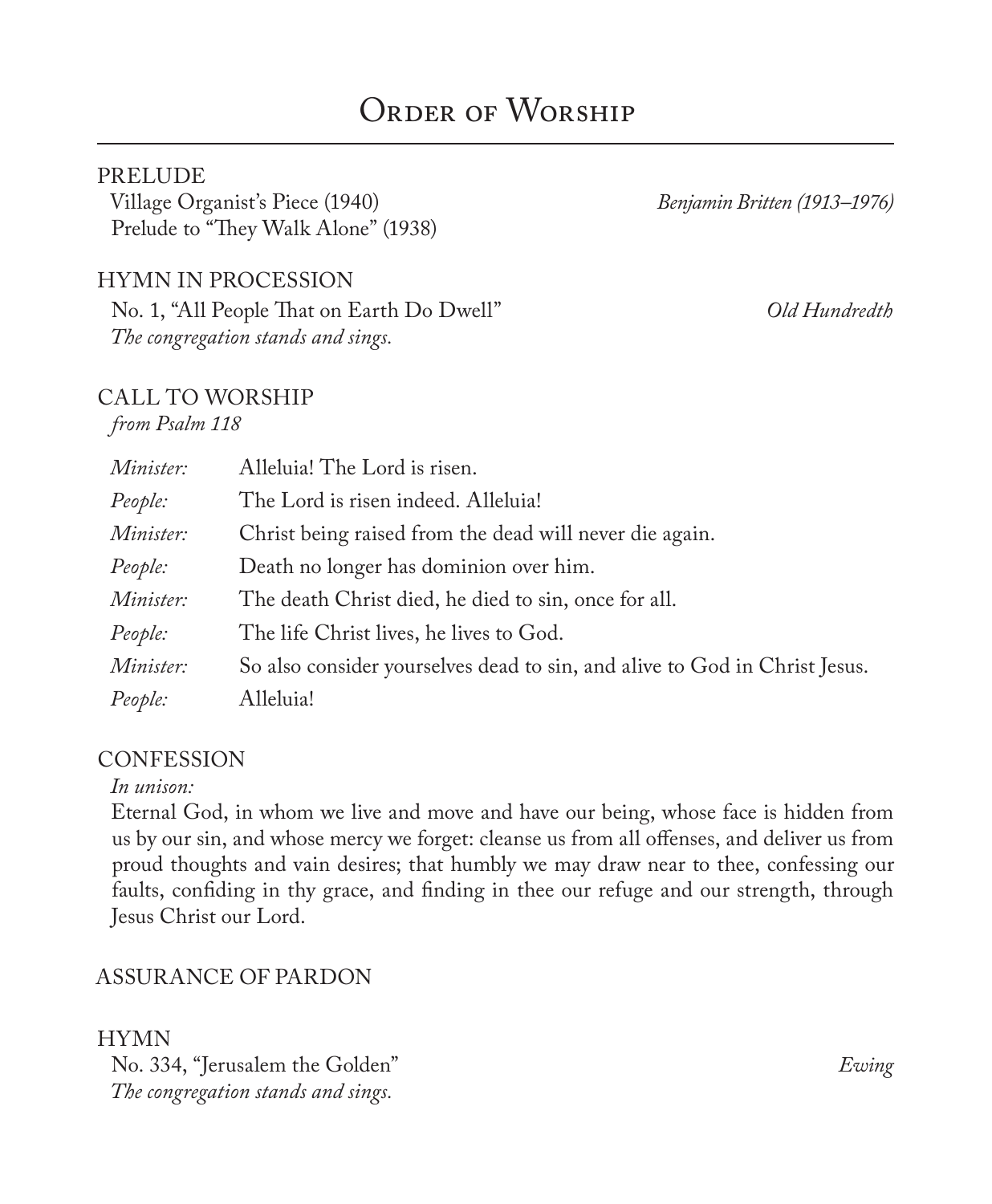#### THE PEACE & GREETING

*All are invited to join in the singing of Hymn No. 27, stanza 1.*

#### **OFFERTORY**

*The offering collected goes directly to fund the Memorial Church Grants Committee's recipient organizations and their important work in our local communities. Ushers will begin collection from the front of the church. Checks can be written to the Memorial Church with the memo line "Grants Committee." You may also donate online at https://memorialchurch.harvard.edu/donate* 

Psalm 148 *Laudate Dominum Chant by Carson Cooman '04 (b. 1982) Sung by the choir* O Praise the Lord from the heavens: praise him in the heights. Praise him, all ye angels of his: praise him, all his host. Praise him, sun and moon: praise him, all ye stars and light. Praise him, all ye heavens, and ye waters that are above the heavens. Let them praise the Name of the Lord: for he spake the word, and they were made; he commanded, and they were created. He hath made them fast for ever and ever: he hath given them a law which shall not be broken. Praise the Lord from the earth, ye dragons and all deeps; Fire and hail, snow and vapours, wind and storm, fulfilling his word; Mountains and all hills; fruitful trees and all cedars; Beasts and all cattle; creeping things and flying fowls; Kings of the earth, and all peoples; princes, and all judges of the world; Young men and maidens, old men and children, praise the Name of the Lord: for his Name only is excellent, and his praise above heaven and earth. He shall exalt the horn of his people: all his saints shall praise him; even the children of Israel, even the people that serveth him.

#### DOXOLOGY

*The congregation stands and sings.* Praise God, from whom all blessings flow. Praise God, all people here below. Praise God above, ye heavenly host. Creator, Christ, and Holy Ghost. Amen.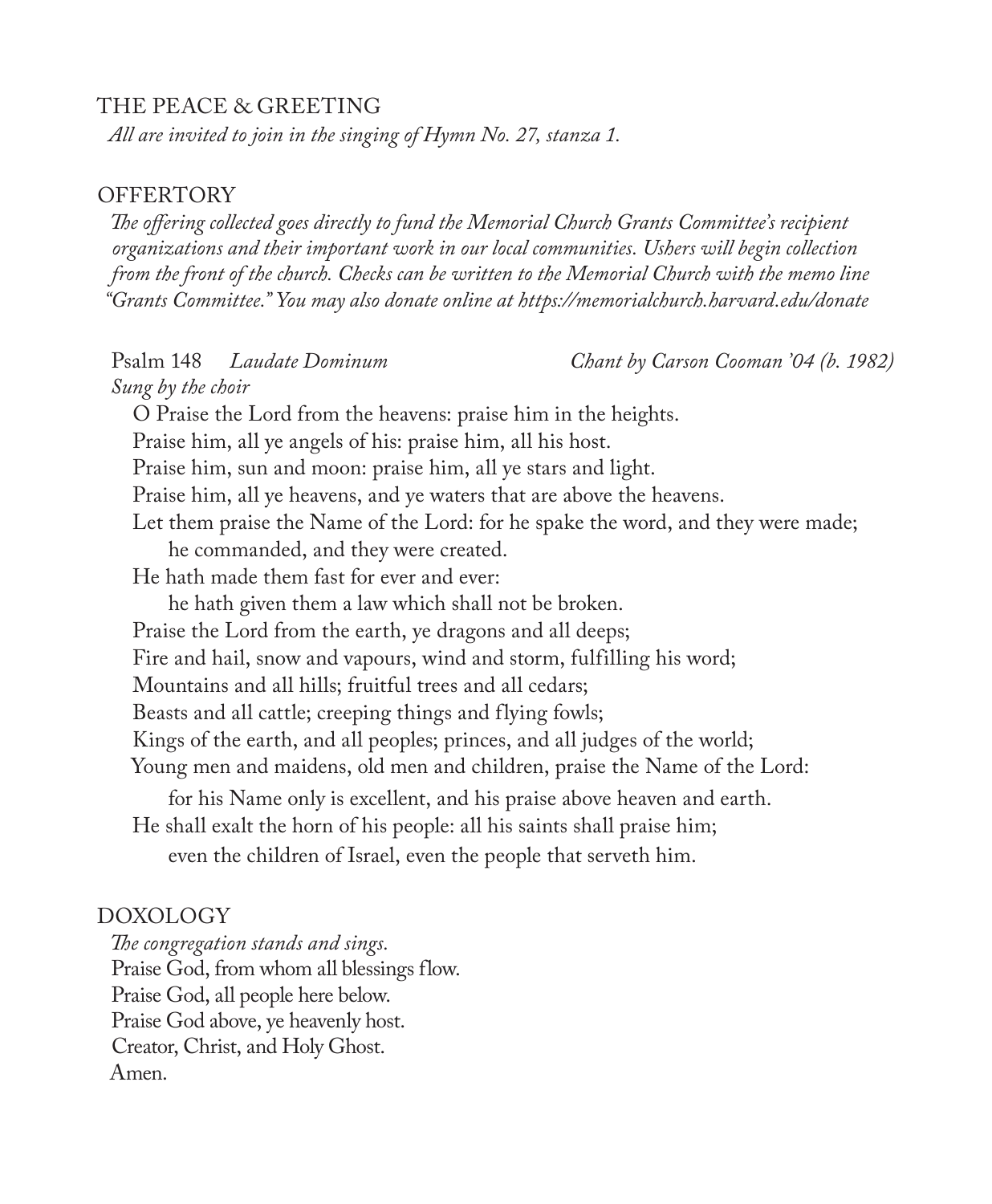Rejoice in the Lamb, Op. 30 (1943) *Benjamin Britten*

Rejoice in God, O ye Tongues; give the glory to the Lord, and the Lamb.

Nations, and languages, and every Creature, in which is the breath of Life.

Let man and beast appear before him, and magnify his name together.

Let Nimrod, the mighty hunter, bind a Leopard to the altar, and consecrate his spear to the Lord.

Let Ishmael dedicate a Tyger, and give praise for the liberty in which the Lord has let him at large.

Let Balaam appear with an Ass, and bless the Lord his people and his creatures for a reward eternal.

Let Daniel come forth with a Lion, and praise God with all his might through faith in Christ Jesus.

Let Ithamar minister with a Chamois, and bless the name of Him, that cloatheth the naked.

Let Jakim with the Satyr bless God in the dance.

Let David bless with the Bear—The beginning of victory to the Lord—to the Lord the perfection of excellence—Hallelujah from the heart of God, and from the hand of the artist inimitable, and from the echo of the heavenly harp in sweetness magnifical and mighty.

For I will consider my Cat Jeoffry.

For he is the servant of the Living God, duly and daily serving him.

For at the first glance of the glory of God in the East he worships in his way.

For is this done by wreathing his body seven times round with elegant quickness.

For he knows that God is his Saviour.

For God has blessed him in the variety of his movements.

For there is nothing sweeter than his peace when at rest.

For I am possessed of a cat, surpassing in beauty, from whom I take occasion to bless Almighty God.

For the Mouse is a creature of great personal valour.

For—this is a true case—Cat takes female mouse—male mouse will not depart, but stands threat'ning and daring.

…If you will let her go, I will engage you, as prodigious a creature as you are.

For the Mouse is a creature of great personal valour.

For the Mouse is of an hospitable disposition.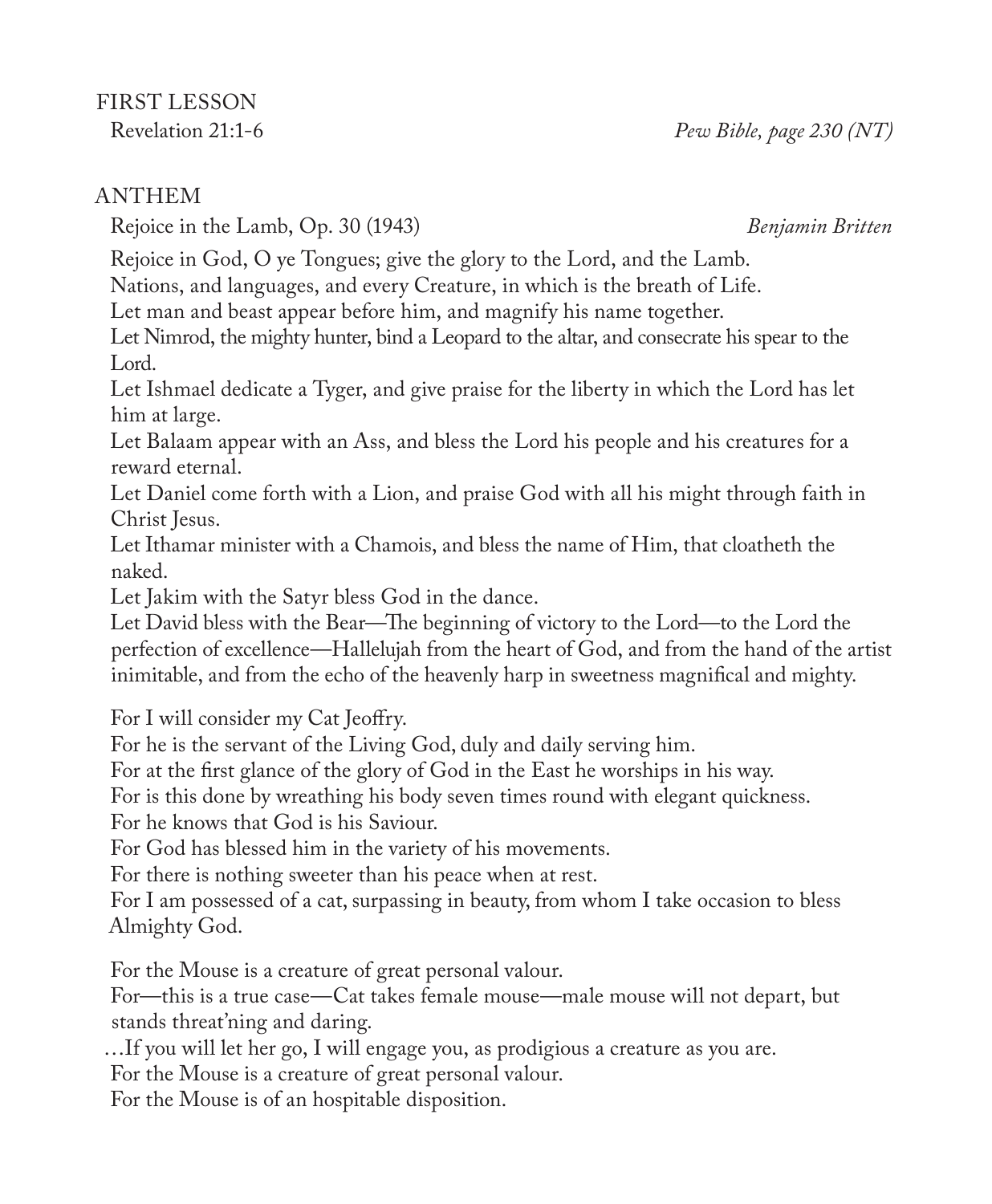For the flowers are great blessings. For the flowers have their angels even the words of God's Creation. For the flower glorifies God and the root parries the adversary. For there is a language of flowers. For flowers are peculiarly the poetry of Christ.

For I am under the same accusation with my Saviour—

For they said, he is besides himself.

For the officers of the peace are at variance with me, and the watchman smites me with his staff. For Silly fellow! Silly fellow! is against me and belongeth neither to me nor to my family. For I am in twelve HARDSHIPS, but he that was born of a virgin shall deliver me out of all.

For H is a spirit and therefore he is God. For K is king and therefore he is God. For L is love and therefore he is God. For M is musick and therefore he is God.

For the instruments are by their rhimes.

For the Shawm rhimes are lawn fawn moon boon and the like.

For the harp rhimes are sing ring string and the like.

For the cymbal rhimes are bell well toll soul and the like.

For the flute rhimes are tooth youth suit mute and the like.

For the Bassoon rhimes are pass class and the like.

For the dulcimer rhimes are grace place beat heat and the like.

For the Clarinet rhimes are clean seen and the like.

For the trumpet rhimes are sound bound soar more and the like.

For the TRUMPET of God is a blessed intelligence and so are all the instruments in HEAVEN.

For GOD the father Almighty plays upon the HARP of stupendous magnitude and melody. For at that time malignity ceases and the devils themselves are at peace.

For this time is perceptible to man by a remarkable stillness and serenity of soul.

Hallelujah from the heart of God, and from the hand of the artist inimitable, and from the echo of the heavenly harp in sweetness magnifical and mighty.

*Christopher Smart (1722–1771), [from* Jubilate Agno*], alt*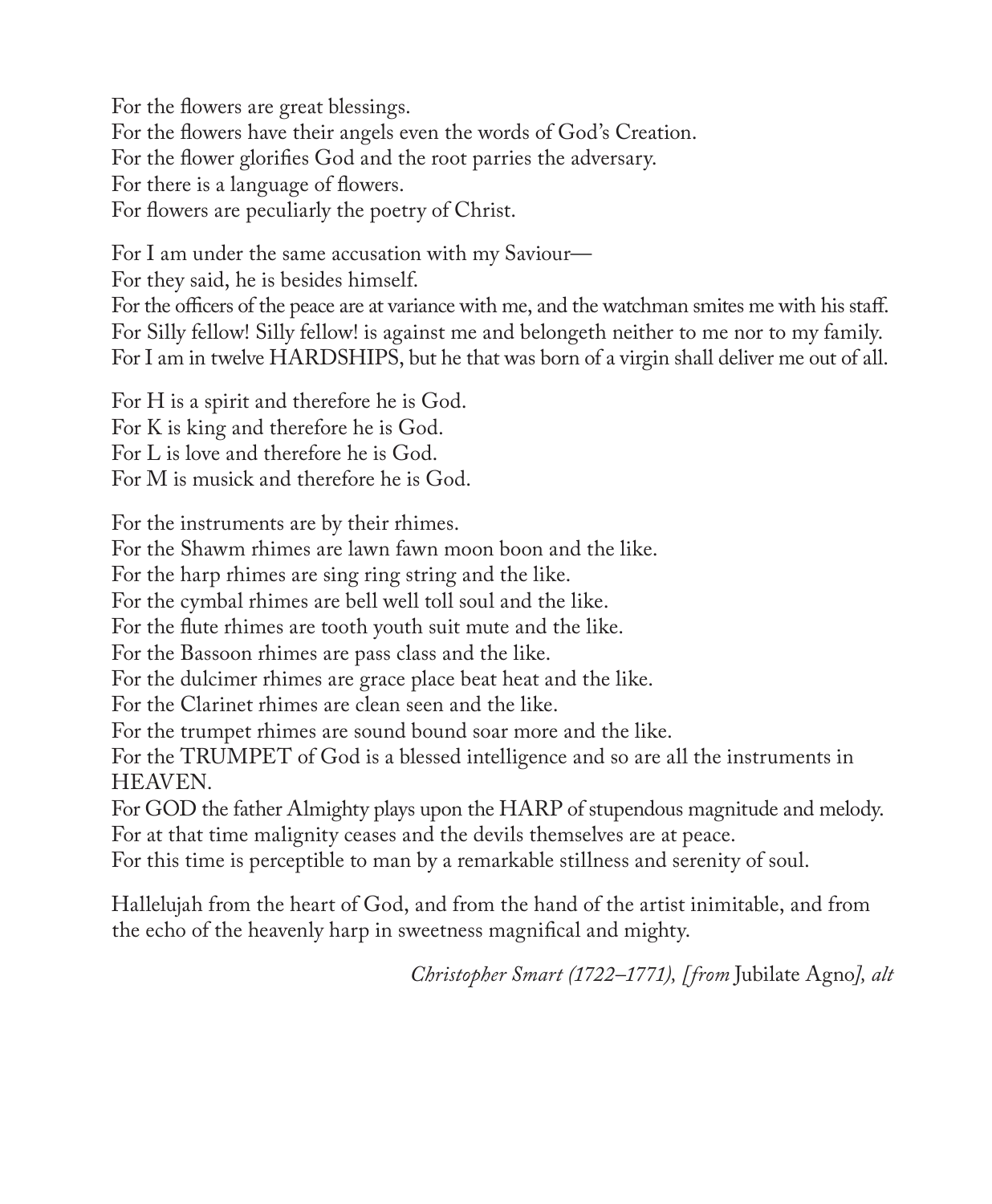SECOND LESSON

John 13:31-35 *Pew Bible, page 94 (NT)*

#### THE PRAYERS OF THE PEOPLE

#### THE LORD'S PRAYER

#### *In unison:*

Our Father, who art in heaven, hallowed be thy name. Thy kingdom come. Thy will be done, on earth, as it is in heaven. Give us this day our daily bread. And forgive us our trespasses, as we forgive those who trespass against us. And lead us not into temptation, but deliver us from evil. For thine is the kingdom, and the power, and the glory, for ever and ever. Amen.

#### PRAYER RESPONSE

*The congregation remains seated.*

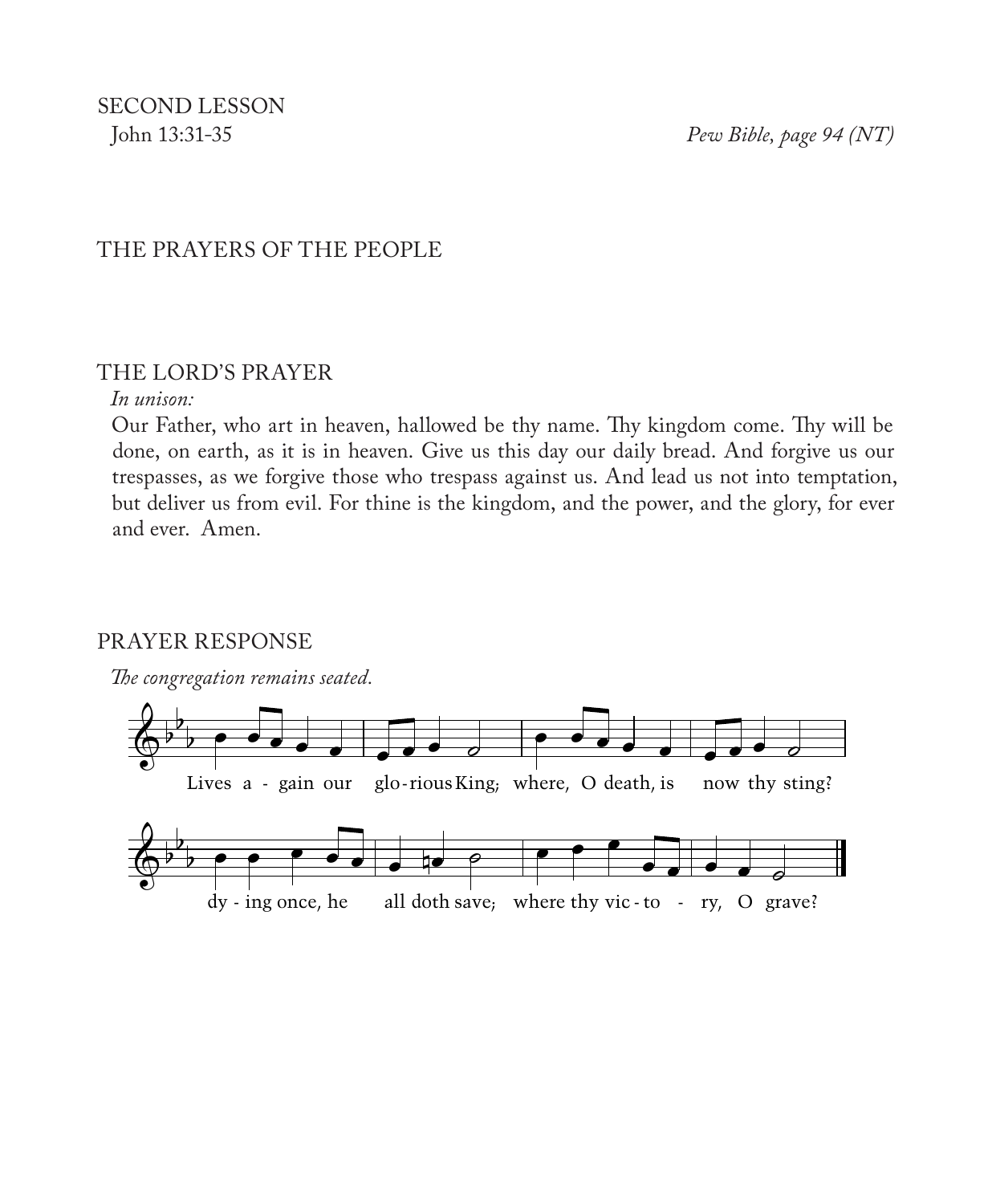## SERMON

HYMN

No. 341, "In Christ There Is No East or West" *Mckee The congregation stands and sings.*

#### BENEDICTION

POSTLUDE Grand Lothbury Voluntary (2014) *Angela Kraft Cross (b. 1958)*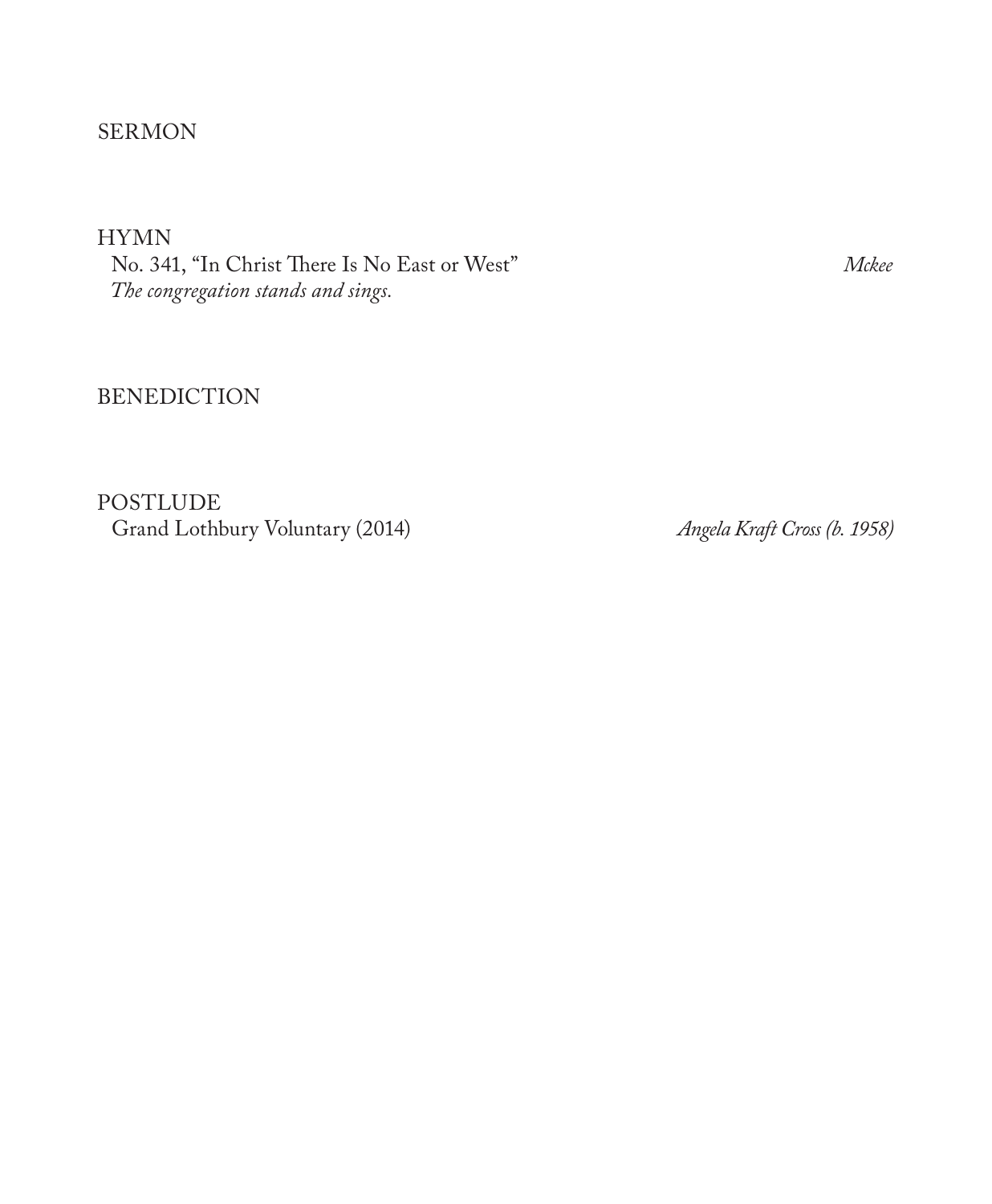## **ANNOUNCEMENTS** Sunday, May 15th, 2022

#### WELCOME

Today is the Fifth Sunday of Easter. The preacher is the Reverend Alanna C. Sullivan, Associate Minister and Director of Administration in the Memorial Church. The worship leaders are the Reverend Calvon T. Jones, Assistant Minister in the Memorial Church; Laurie Sedgwick MDiv III; and Cheyenne Boon MDiv II. The music is provided by the Harvard University Choir under the direction of Edward Elwyn Jones, Gund University Organist and Choirmaster and David von Behren, Assistant University Organist and Choirmaster.

#### MUSIC NOTES

Benjamin Britten's festival cantata *Rejoice in the Lamb* was written in 1943 in response to a commission from the Reverend Walter Hussey, an important figure in the patronage of church music and art in twentieth-century Britain. The text is taken from the mystical poem *Jubilate Agno* (the manuscript of which is housed in Houghton library) by the eighteenth-century poet Christopher Smart, written whilst he was confined to a lunatic asylum suffering from a form of religious mania. Subtitled "My Magnificat," Smart's poem is a litany praising God through the unity of all creation. The poem was first published in 1939, and Britten was immediately attracted to the text, presumably empathizing with Smart's position as an outsider and an innocent. Britten set portions of Smart's poem as a ten-movement cantata in homage to Purcellian models: in common with Purcell, Britten provides an imaginative response to the text whose dramatic potential has made this one of the most beloved of twentieth-century choral works.

*Rejoice in the Lamb* opens with a hushed unison C that seems to grow out of the eternal music of the spheres. The phrase "Let man and beast appear before him and magnify his name together" leads us into a dance-like section in which Old Testament characters are paired with a variety of creatures to praise God in a particular way. The movement builds in intensity to an ecstatic frenzy that leads into a subdued, canonic series of Hallelujahs.

Then follows a series of "For" statements (balancing the "Let" commands of the opening), setting some of the most famous parts of Smart's text. The soprano soloist considers the cat "Jeoffry" (Smart's companion in the asylum) who gives pleasure to both his earthly and heavenly owner through his bodily movements, reflected in the organ accompaniment. The mouse challenges the cat with God-given courage (a reference to King David has already been made in the opening chorus). Britten portrays the scampering mouse in the accompaniment and ingeniously personifies the creature through a heroic vocal line sung by an alto in the low register. The tenor reflects on flowers as the poetry of Christ through a lyrical, sweeping melody with an undulating accompaniment that depicts the flowers swaying in the breeze.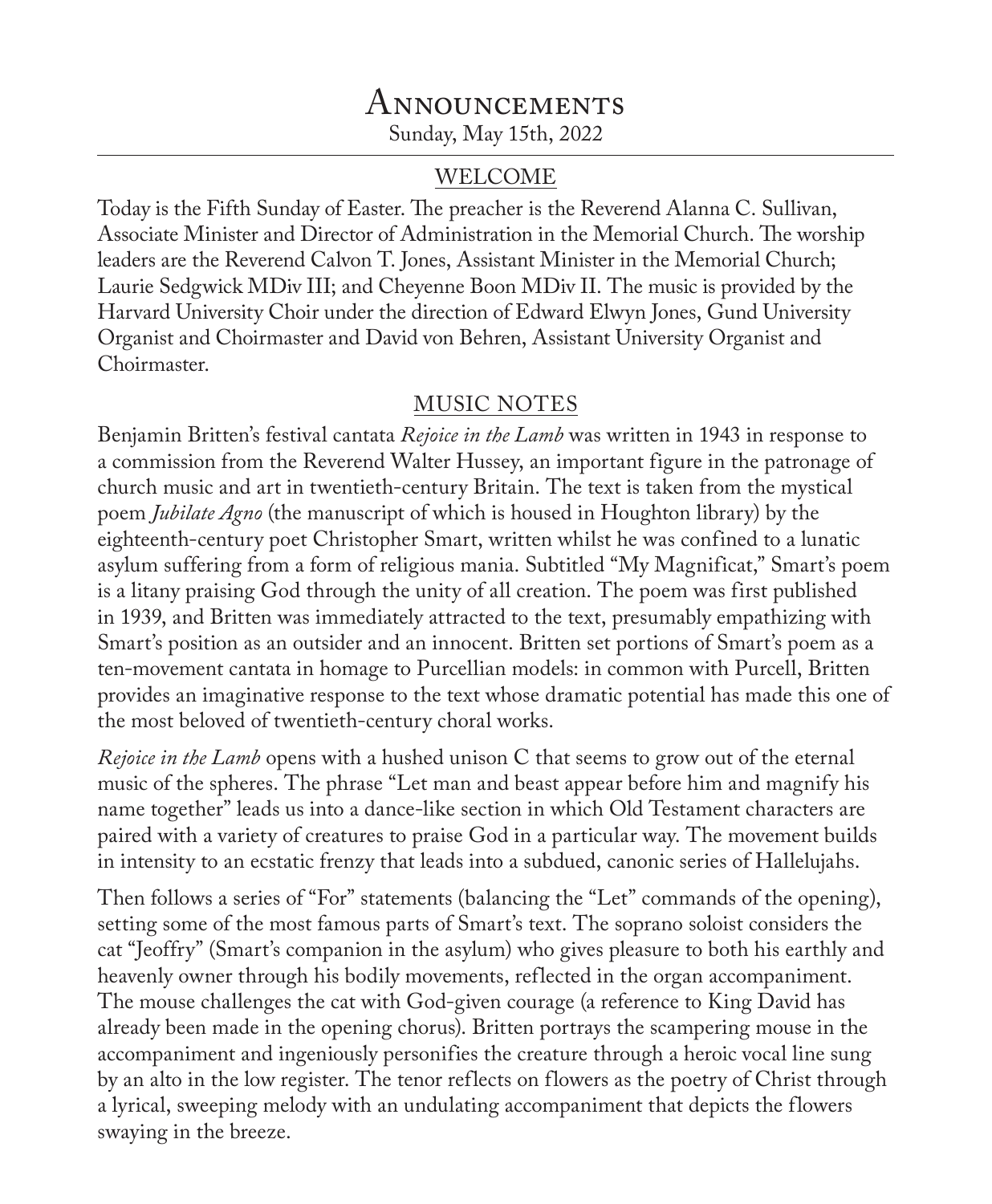The poet confronts his own incarceration in the poignant lament that forms the bleak central section. A chilling choral recitative begins with bare open fifths and an arabesque-type figure in the organ. The poet compares himself to Christ, and with the chromatic figure on the phrase "Silly fellow!" we arrive at the work's most anguished moment. Even in the midst of such desolation, however, the poet finds reason to praise God since he knows that "He that was born of a virgin shall deliver me out of all." The bass soloist recites a series of letters representing the creator through various emotions. The following lively chorus is devoted to the praise that music itself can offer to God through the classification of instruments "by their rhimes." At the climax the whole of creation joins in this cosmic symphony at which point "malignity ceases and the devils themselves are at peace." Britten reflects this beautiful sentiment through a passage in which the momentum slows down to create a magical, timeless atmosphere that leads into a reprise of the Hallelujah section. As the Hallelujahs fade away into nothingness, one gets the impression of having come full circle from the beginning of the work: the ethereal C major once again returns to the cosmos, as the angels continue their unending hymn.

Although the organ features in a number of his choral works, Britten published only one organ solo piece during his lifetime. Several other small works were discovered after his death, and today's prelude comprises two of these short, related pieces written early in his career. Angela Kraft Cross is an organist, teacher, composer, and eye surgeon based in the Bay Area of California. The postlude is a trumpet-tune style work originally written for St. Margaret's Parish in Lothbury, London.

## COVID-19 GUIDELINES

Indoor masking is optional for worship at the Memorial Church. You are most welcome to continue wearing a mask for your own protection or to protect individuals close to you. The University continues to closely monitor the public health conditions in the area regarding COVID-19. Thank you for your cooperation and support of the ministries of the Memorial Church.

## CHURCH SCHOOL

The Church School offers Christian education classes for children of age three through sixteen. All classes are held during Sunday Services in the Fall and Spring Terms. To participate in the Church School program, parents or guardians need to register their children, and to attest to the state of their children's health weekly.

Church School programming has ended for the 2021–22 academic year. To learn more about future offerings, please visit our website to learn more or email Assistant Minister, Calvon Jones (*calvon\_ jones@harvard.edu*), with any questions.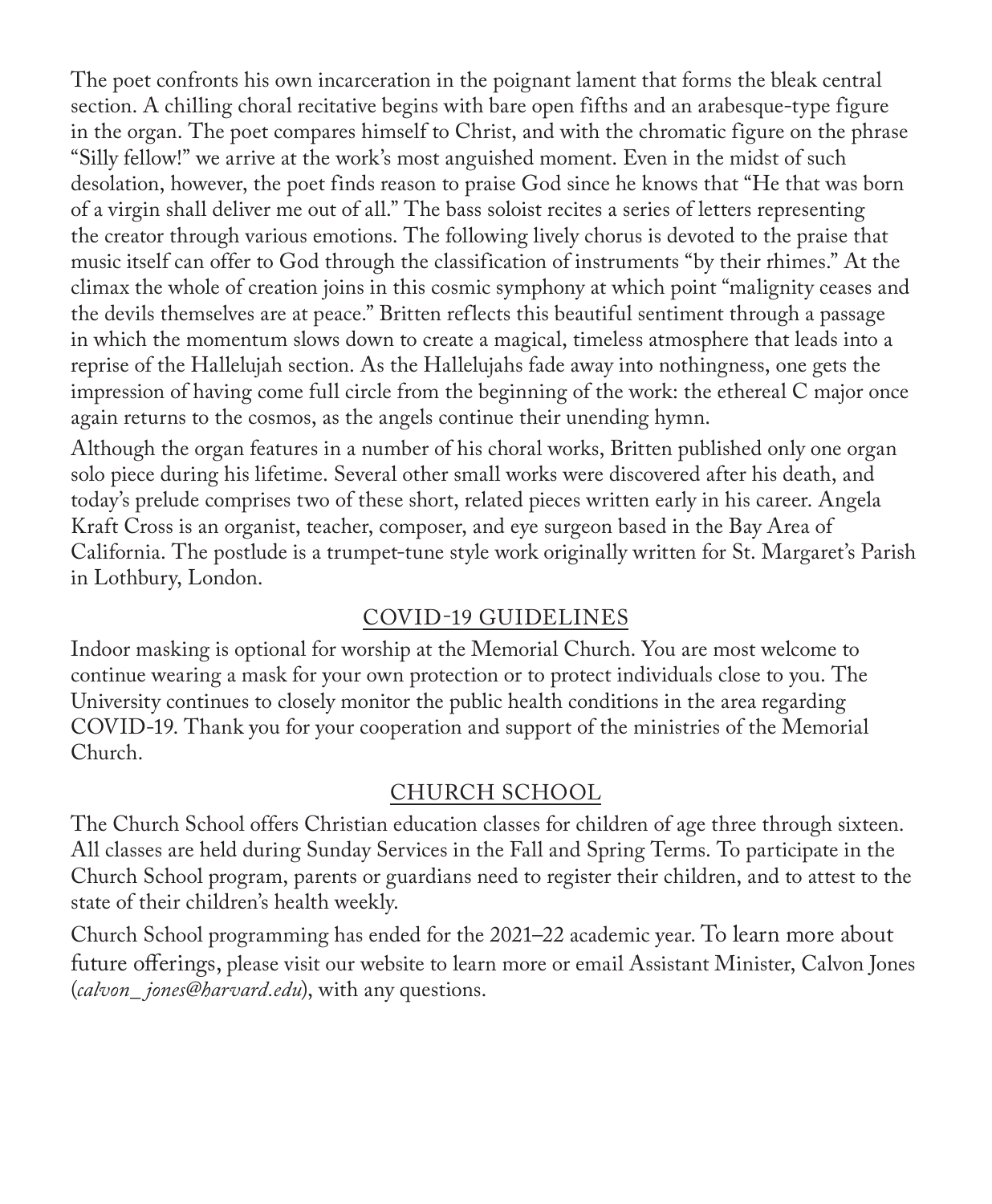## BABY OASIS

During Sunday services, our Baby Oasis is available for young children and infants in the lower level of the church. Parents and their children are welcome to use this respite space during worship, complete with an audio broadcast of the service.

## STUDENT OPPORTUNITIES

Our regular student programming has ended for the year. If you want to learn more about future offerings, feel free to reach out to our Student Program Coordinator, Anna Burnham, at *anna\_ burnham@harvard.edu*, or find her in the narthex after service.

## STUDENT OASIS

The Student Oasis in the lower level of the Memorial Church is a tranquil and relaxing space for study, for meeting friends and fellow students, and even cooking a favorite meal in the full-service kitchen. Located in the heart of Harvard Yard, the Oasis is open daily to Harvard students during the academic term. For more information and the hours of operation, visit *https://memorialchurch.harvard.edu/studentoasis*

## JOYS AND CONCERNS

"Even before a word is on my tongue, O Lord, you know it completely." Prayer reminds us of our relationship to God and one another; it emphasizes our oneness as the Body of Christ. What weighs on your heart? How can we join you in prayer? We invite you to share your joys and concerns so that we may communally uplift them to God in the Prayers of the People during Sunday Services. Please send your prayer requests to the Rev. Alanna Sullivan (*alanna\_sullivan*@ *harvard.edu*).

## PASTORAL CARE LINE

The clergy at the Memorial Church have established a pastoral care line if you would like spiritual or pastoral care during a difficult time. Please call or text 617-595-9044 and a clergyperson will follow up with you shortly.

## LISTEN TO SUNDAY WORSHIP AND MORNING PRAYERS

Sunday services are broadcast on Harvard's radio station, WHRB 95.3 FM in term; a live stream of the service is available at *whrb.org*. Recordings of Sunday Worship Services and Sunday Sermons are available on our website, *memorialchurch.harvard.edu*, during the week following the service. Sunday Sermons and Morning Prayers are also available on SoundCloud at *http://bit.ly/sundaysermons* and *http://bit.ly/morningprayers* respectively, and on iTunes—search "Harvard Memorial Church" from your iTunes app.